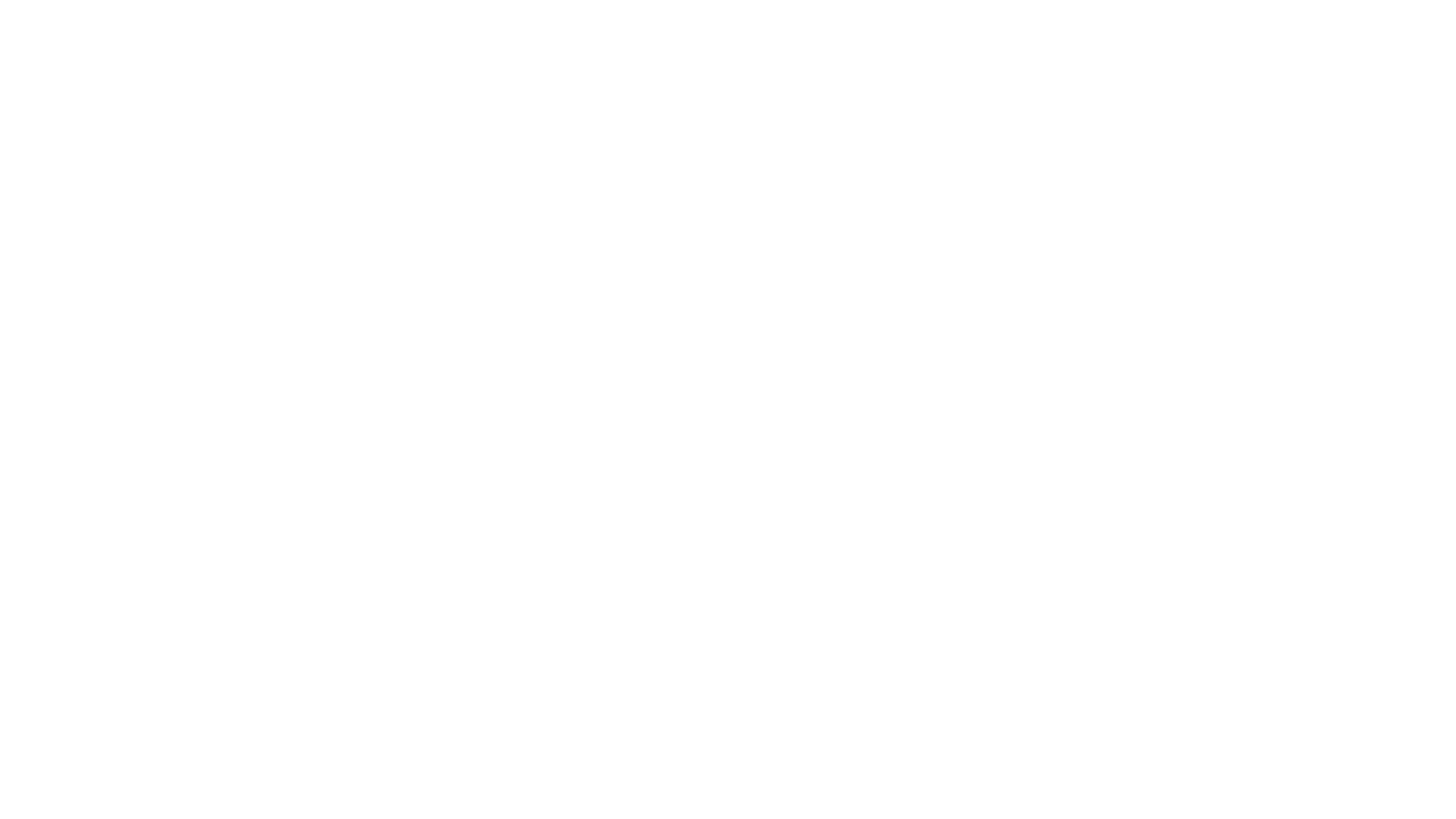





# Looking Ahead: Addressing Equality and Diversity Issues in a Research Environment

Athene Donald University of Cambridge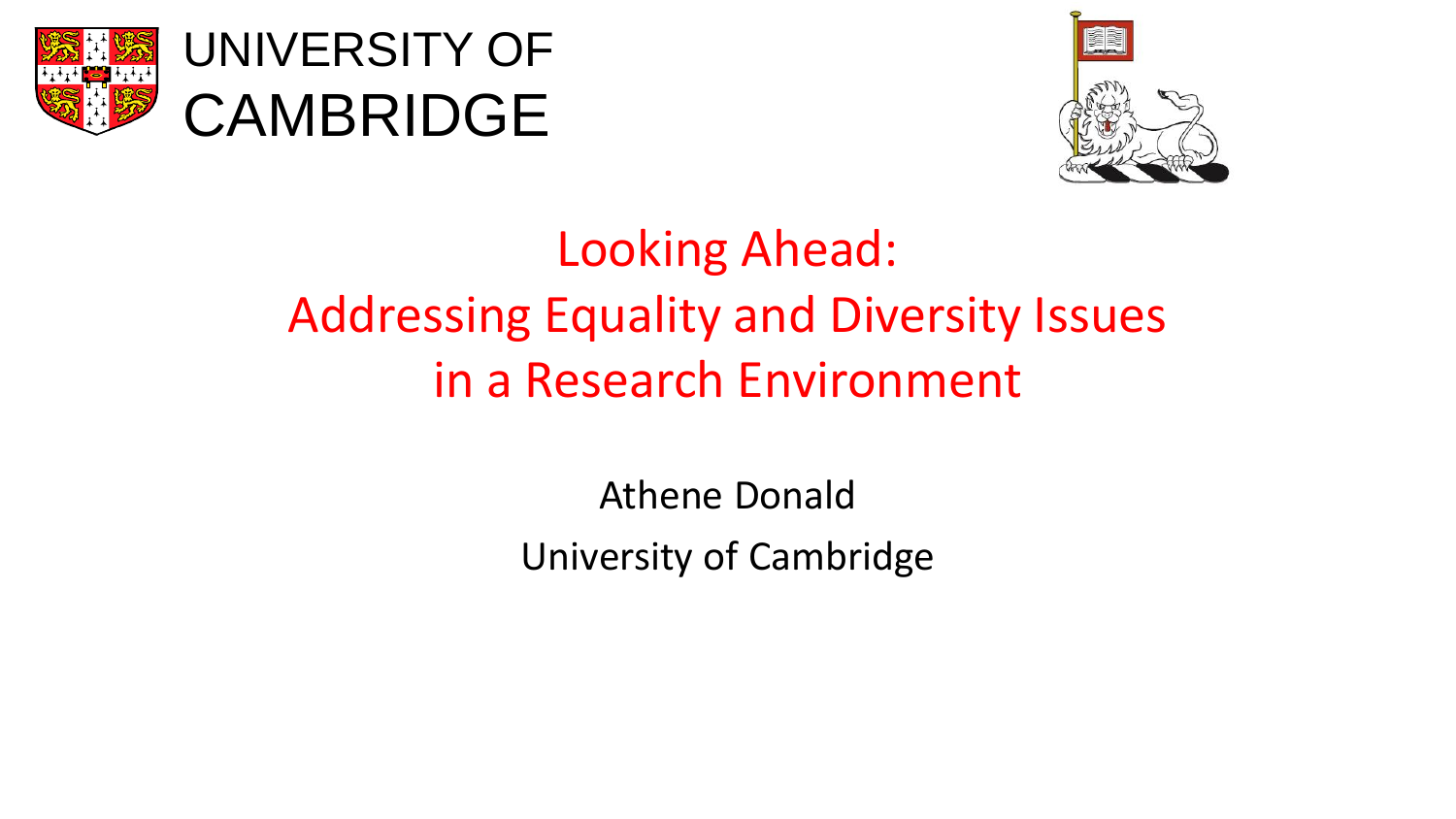# What is your Local Culture Like?

• Obstacles can be subtle – would you recognize this situation?



- Many of my female friends would, even if in slightly more disguised form.
- This applies just as much to research group meetings as to university level.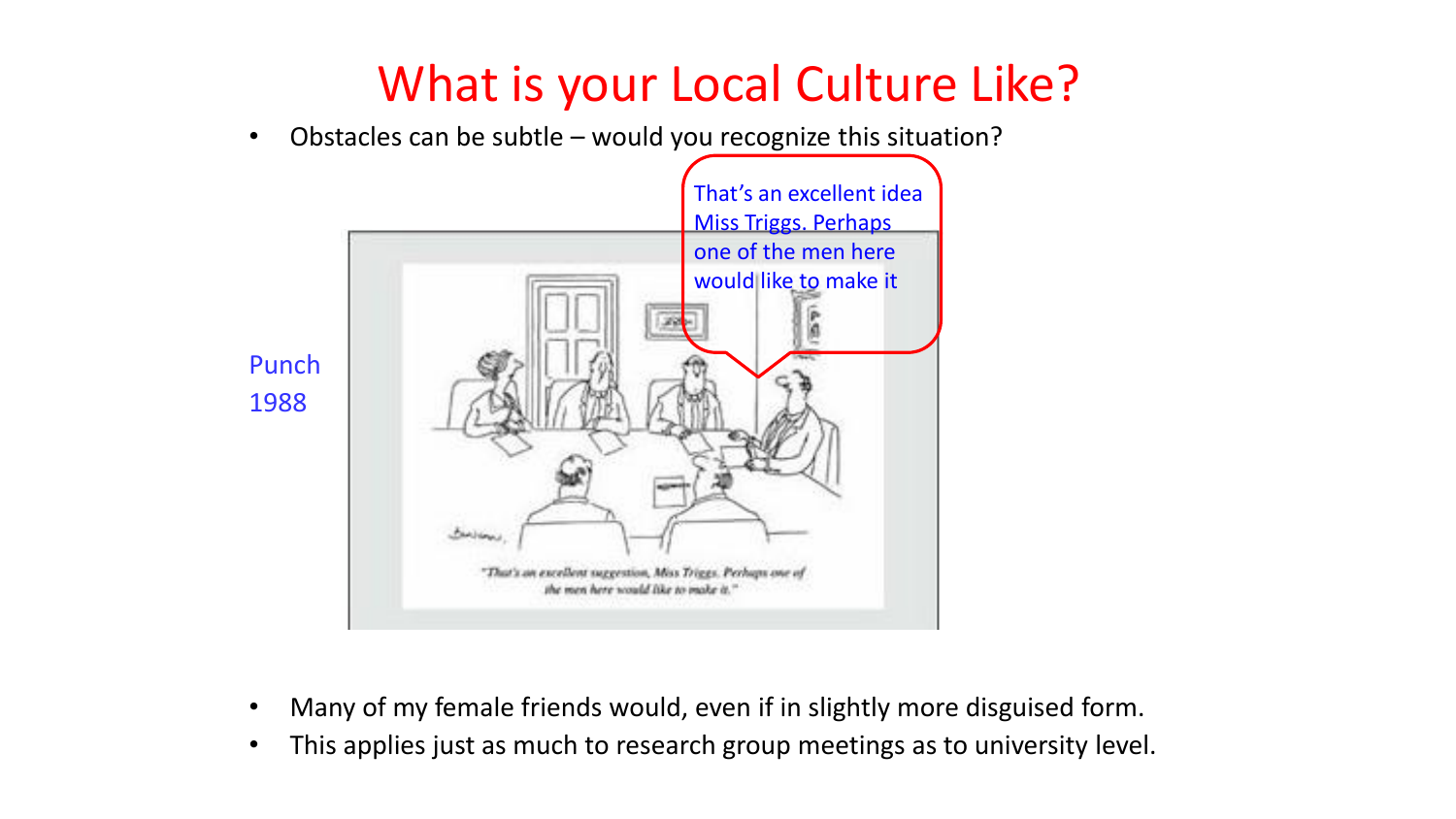# Myths to Overcome

- A 24/7 culture is the only way to succeed
- Work-life balance is not valued
- Having children means you aren't serious about your work
- That success/rewards comes from being selfish, concentrating on your own research and contributing little to the bigger picture.
- That shouting loudly gets rewards
- The way the faculty behave will influence how researchers think research 'should be done'.
- Important to make sure PIs own behaviour reflects the culture you want to instill. For instance: does being a good citizen 'count' for promotion?

Action needs to start at the Top!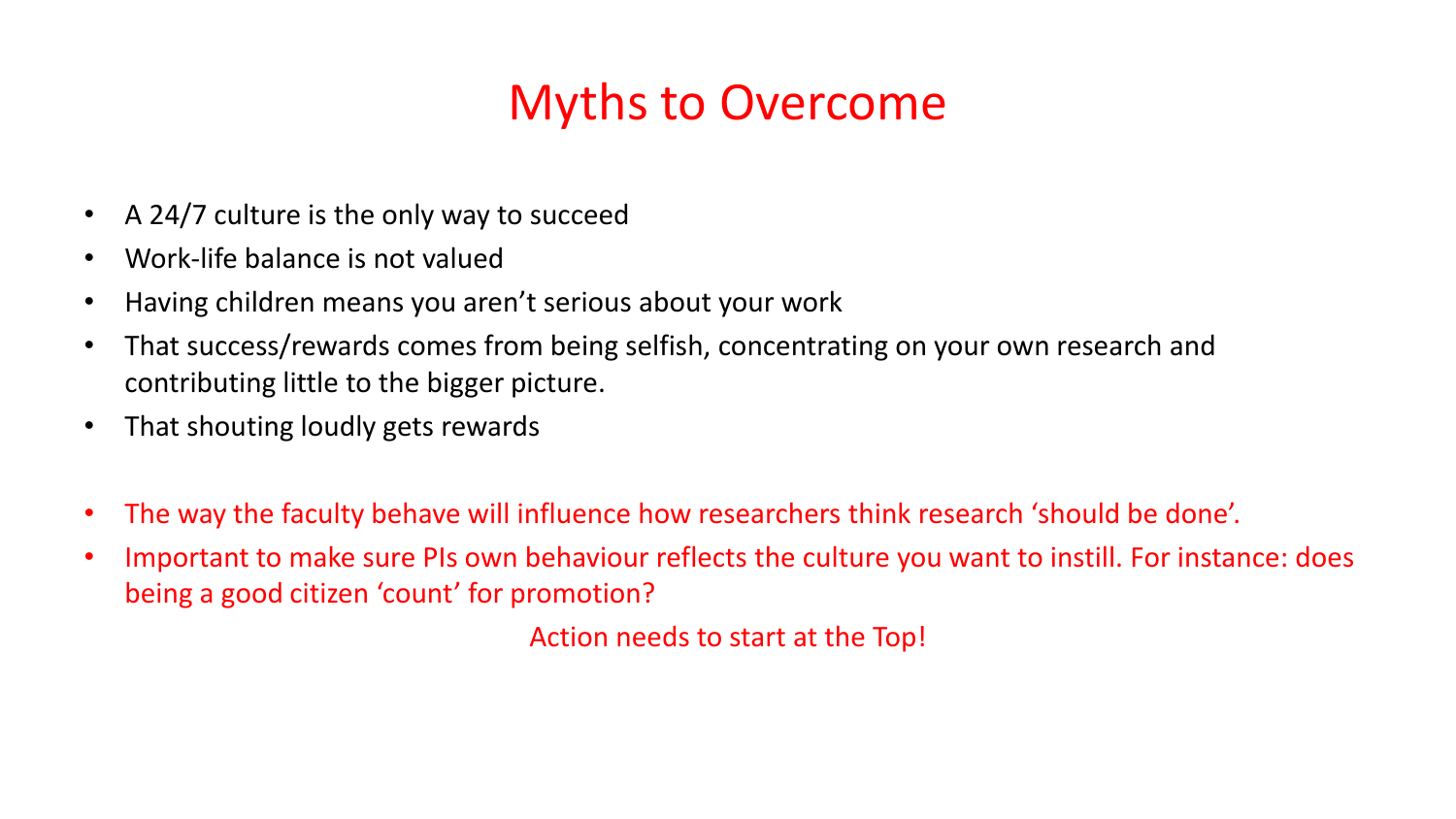# University Policies and Actions

• Visible commitment from the top is crucial – senior individuals walking the walk, not just talking the talk.

Action: Create champions (male and female) who have academic credentials that will mean they are taken seriously!

- They can work closely with PVCs and relevant committees but have a single priority.
- Publicly celebrating the success of minorities
	- Are good news stories widely disseminated?
- What support is there for those returning from long term leave (maternity, paternity or other caring responsibilities)
	- Family friendly policies
	- Are these well-known and widely available?
	- Is any money or other support (eg reduced teaching load, support for childcare so returners can attend conferences) available to help people get back on their feet after a break
- Share and disseminate good practice between departments
	- May be useful to construct toolkit or resources to save individual departments reinventing the wheel.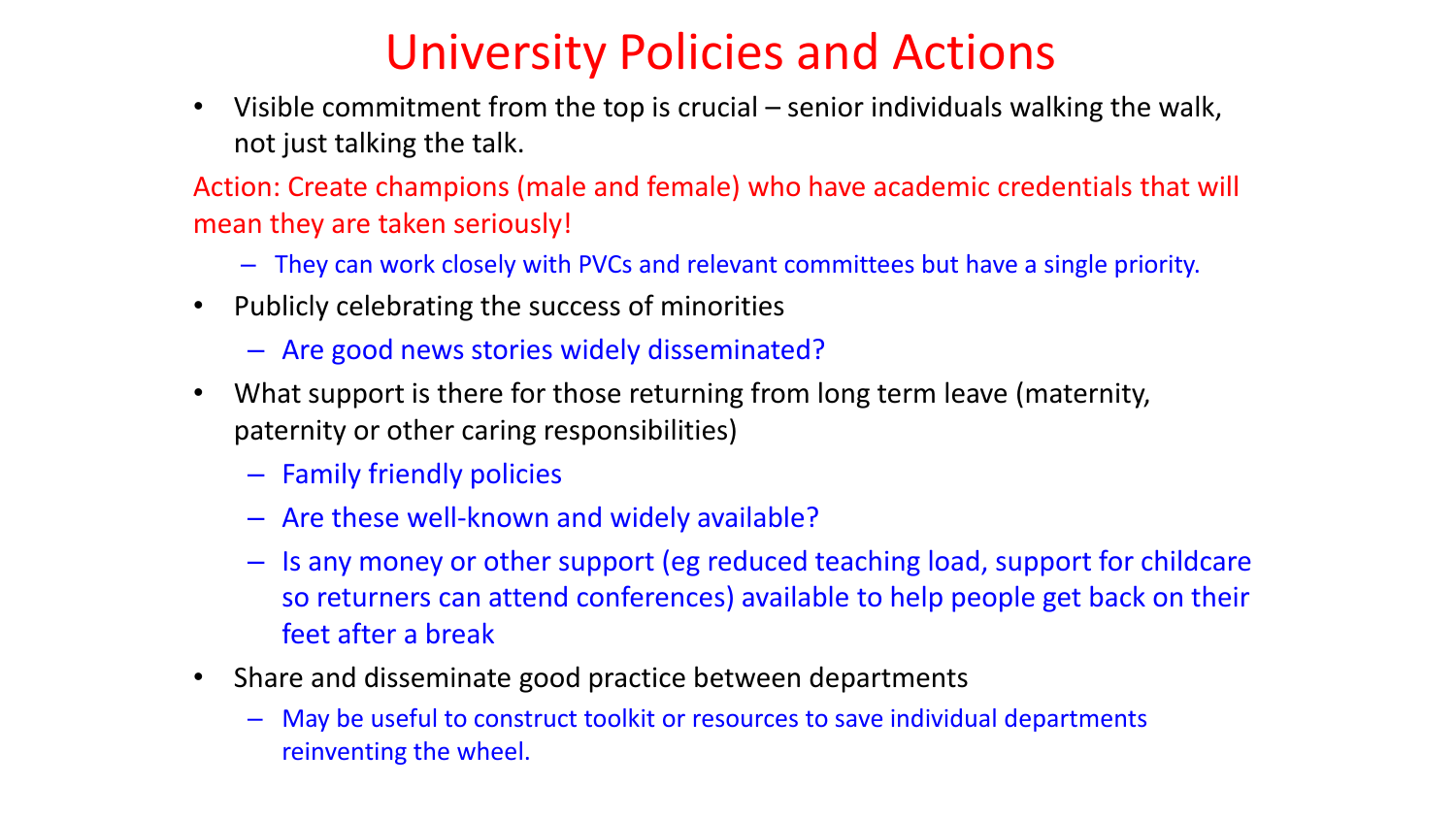# Unconscious Bias

- We all have schema about how we think people should believe:
- Typically
	- Women are expected to be nurturing, kind, good with people…
	- Men are expected to be assertive, decisive, risk-takers…..
- People who don't 'fit the bill' may be disadvantaged.
- Evidence shows that women are just as bad at this as men (2012 PNAS paper <http://www.pnas.org/content/early/2012/09/14/1211286109.full.pdf>
- Unconscious bias may come into play in recruitment, in sponsoring individuals/encouraging researchers to explore opportunities and when writing letters of reference.
- Training needs to be offered and mandatory for leaders and those involved in recruitment.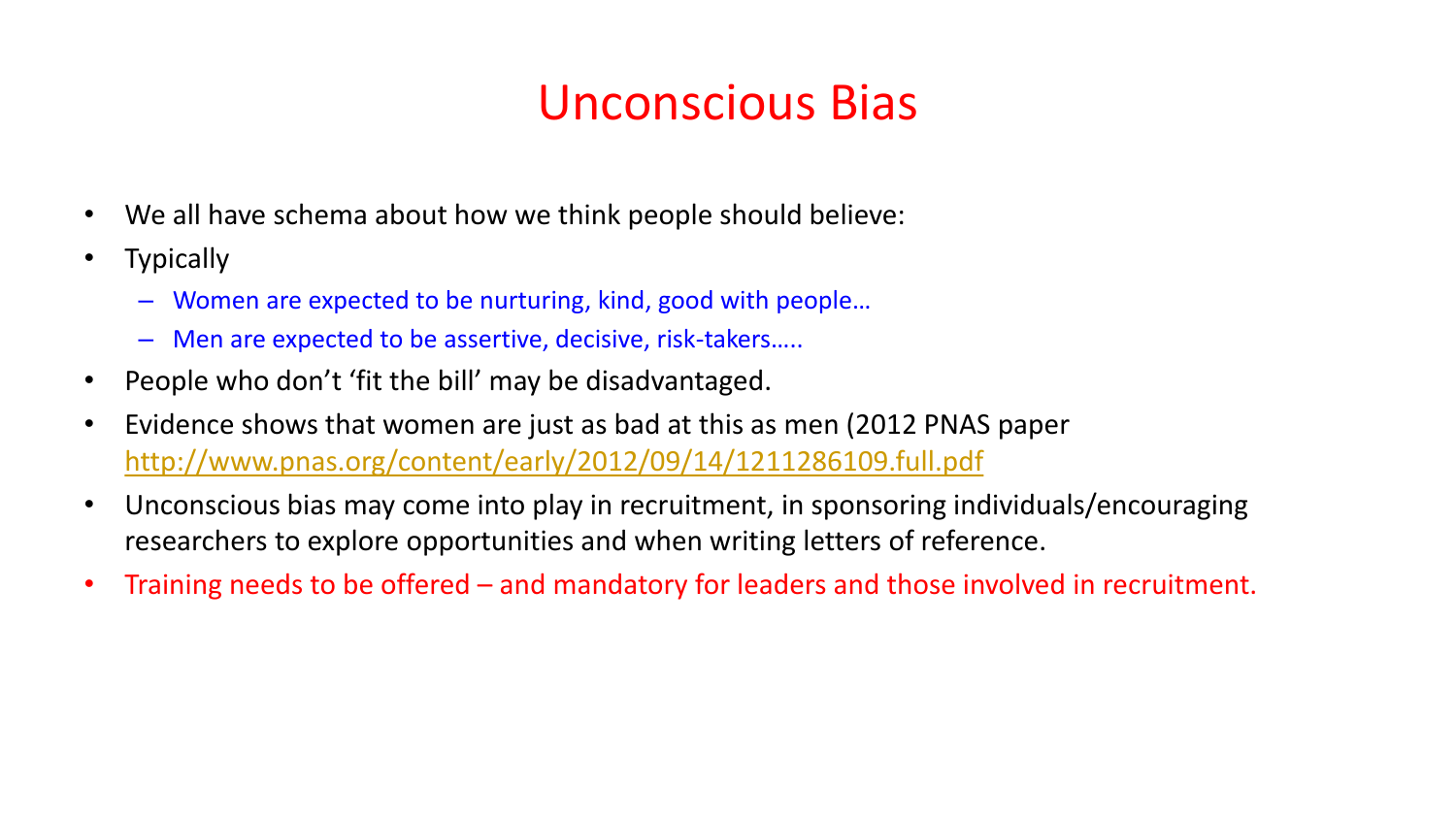### Unconscious Bias Letters of Reference

- Evidence shows how letters of reference are gendered: J. Madera, M. Hebl and R. Martin *Journal of Applied Psychology* 2012
- Men are much more likely to be described by 'agentic words' :assertive, dominant, ambitious and intellectual.
- Women by 'communal words': affectionate, tactful, sensitive and helpful

#### Concrete examples from letters I saw recently:

- Woman A
- ' a consistent output of more than a dozen papers per year, despite a period of maternity leave and currently working less than full time; more than £2M of current research funding held as PI….however she is still at a relatively early stage of her career and this makes me uncomfortable about recommending her….'
- Man B
- 'I should comment on the fact that all but 3 of B's recent publications do not include Y *[his mentor, still in the same department]* as a co-author. However for about half of these B appears to be the senior author, and presumably the intellectual driving force behind the work….my overall view is that…he is highly deserving…'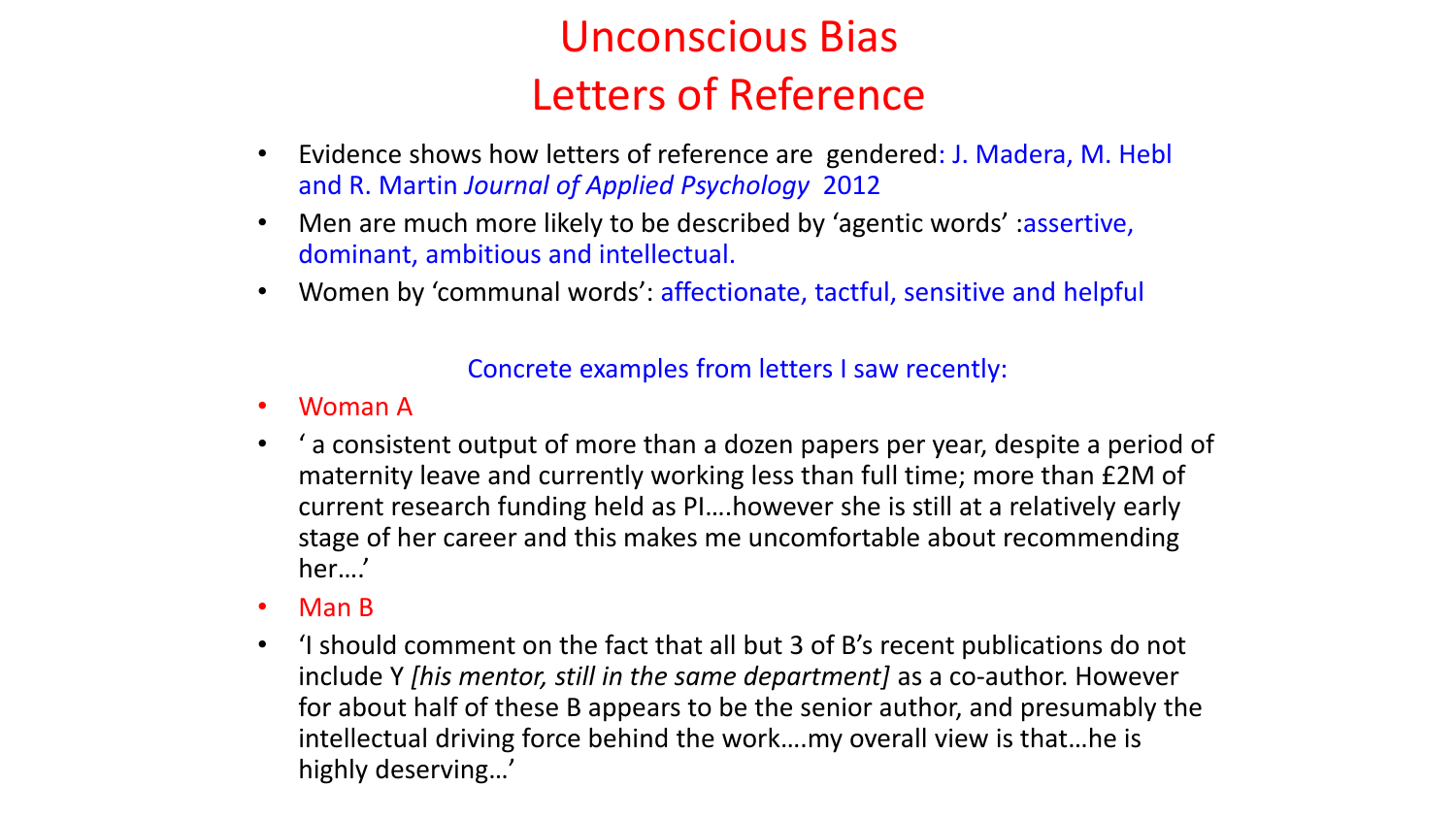# Early Career Researchers and Progression

- Anyone in a minority can feel very isolated.
	- Do you provide networks, peer-to-peer mentoring, appraisals for postdocs or other support?
	- What about careers' advice?
- What training is available for transferable and leadership skills for the ECRs?
- Are there exit interviews when people leave, to help identify areas where there may be problems?
- Are the experiences of men and women similar or very different?

Questionnaires can be very useful to provide data as to where local problems sit.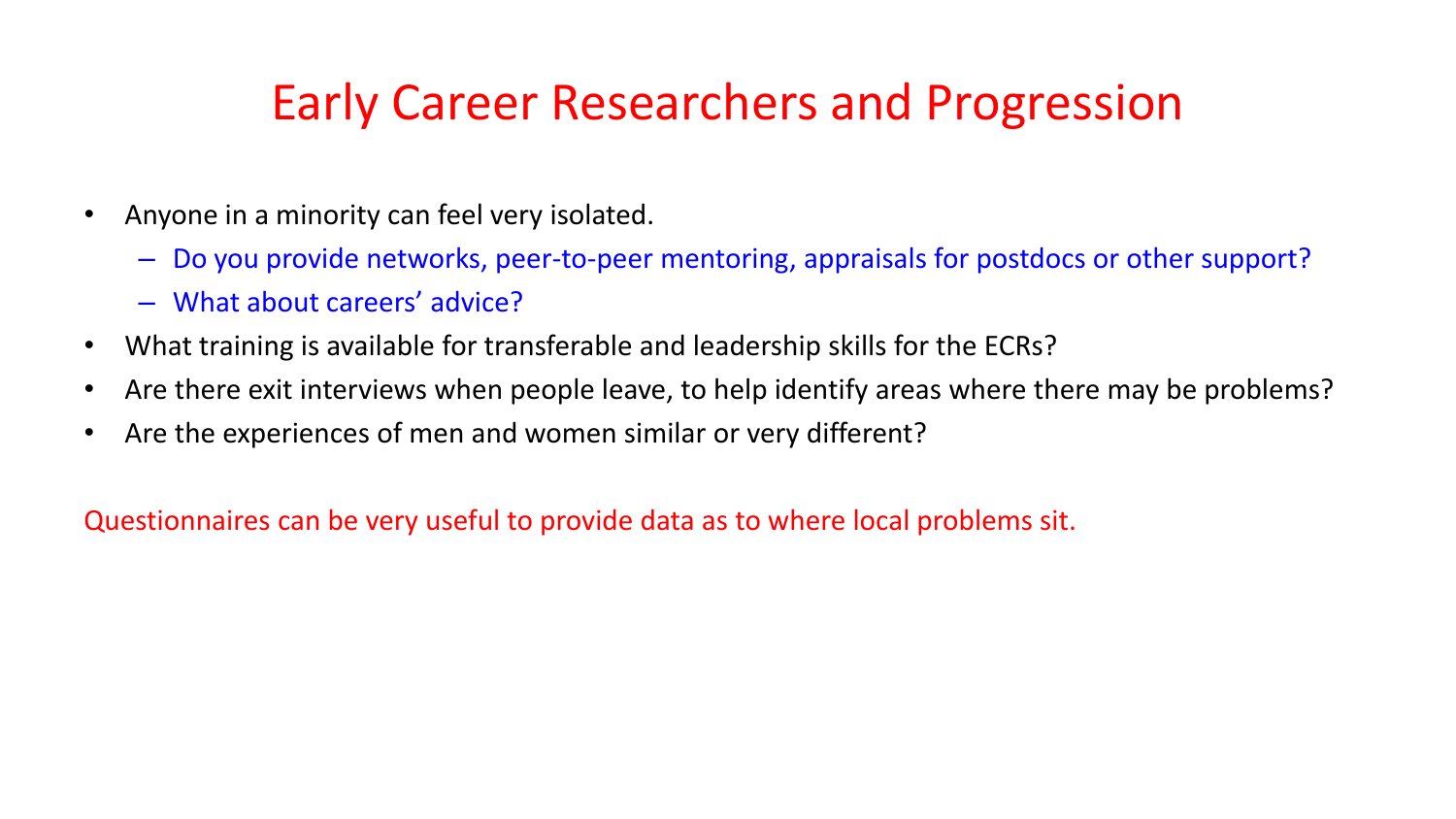# Thinking about Career Progression

#### Help researchers formulate the questions they need to answer:

- I was involved with producing a list of 10 questions for the Athena Forum for postdocs which may be helpful at any career stage:
- *Are you on the right career path?*
- *Are you ready for the next step?*
- *How's your life/work balance?*
- *Why do you enjoy what you do?*
- *What are your strengths?*
- *What motivates you?*
- *What is your next step?*
- *What skills and experience do you need?*
- *How can you gain these?*
- *Where can you go for objective guidance?*
- But you need to have people you can turn to for advice  $-$  and these need to be clearly identified.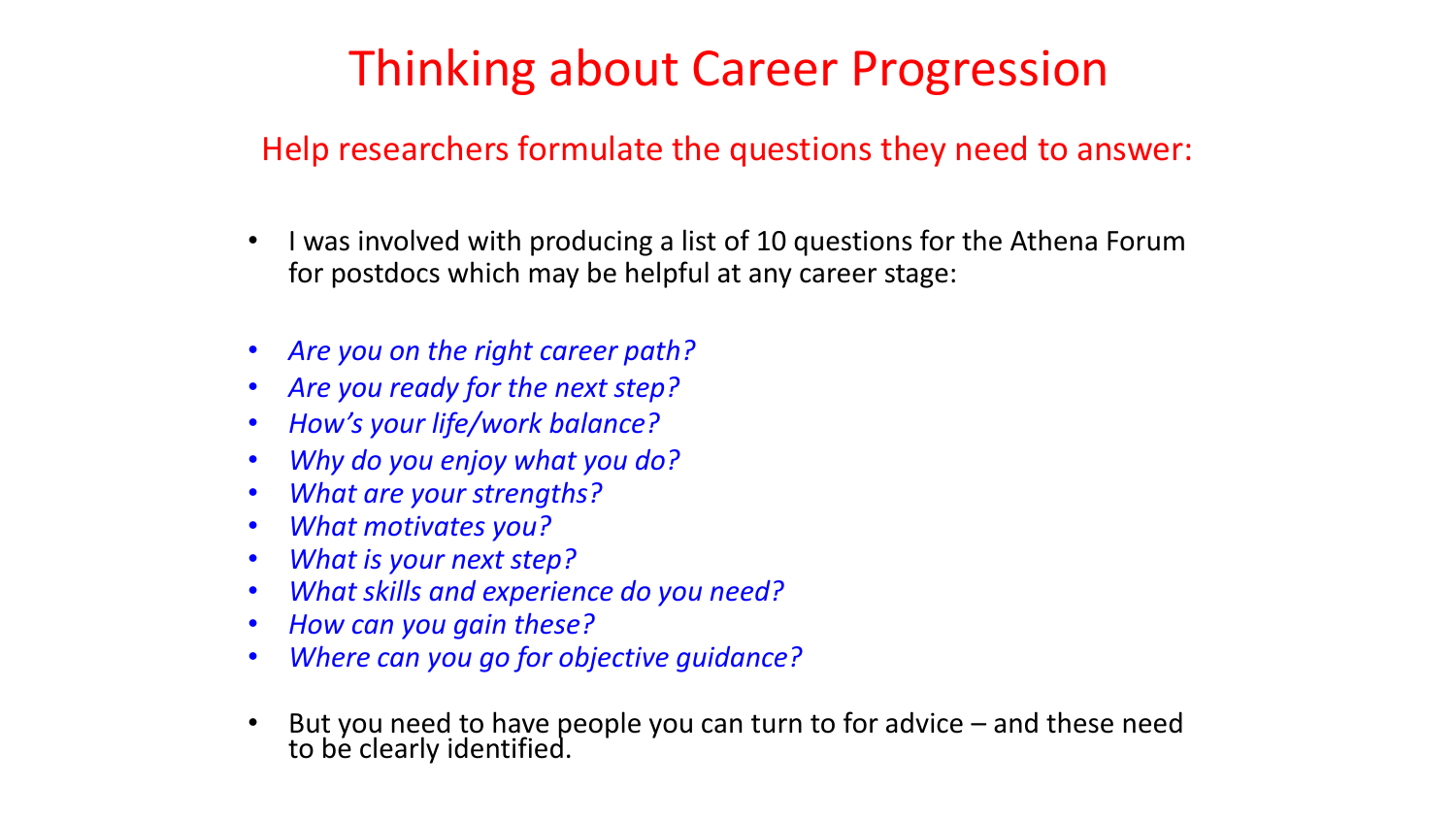# Sponsorship and Mentoring

- Formal mentoring of researchers can be valuable but may not always work if pairs do not 'click'.
- But sponsorship can be effective too, when senior members of the department look out for opportunities for researchers and make sure they are aware of and encouraged to apply and progress.
- Women are stereotypically less likely to put themselves forward without such encouragement.
	- Example: Royal Society University Research Fellowships have a smaller application pool of women than might be expected.
	- If female researchers in departments aren't 'tapped on the shoulder' they may not have the confidence to apply.
	- And if applications aren't looked over their chances may be reduced.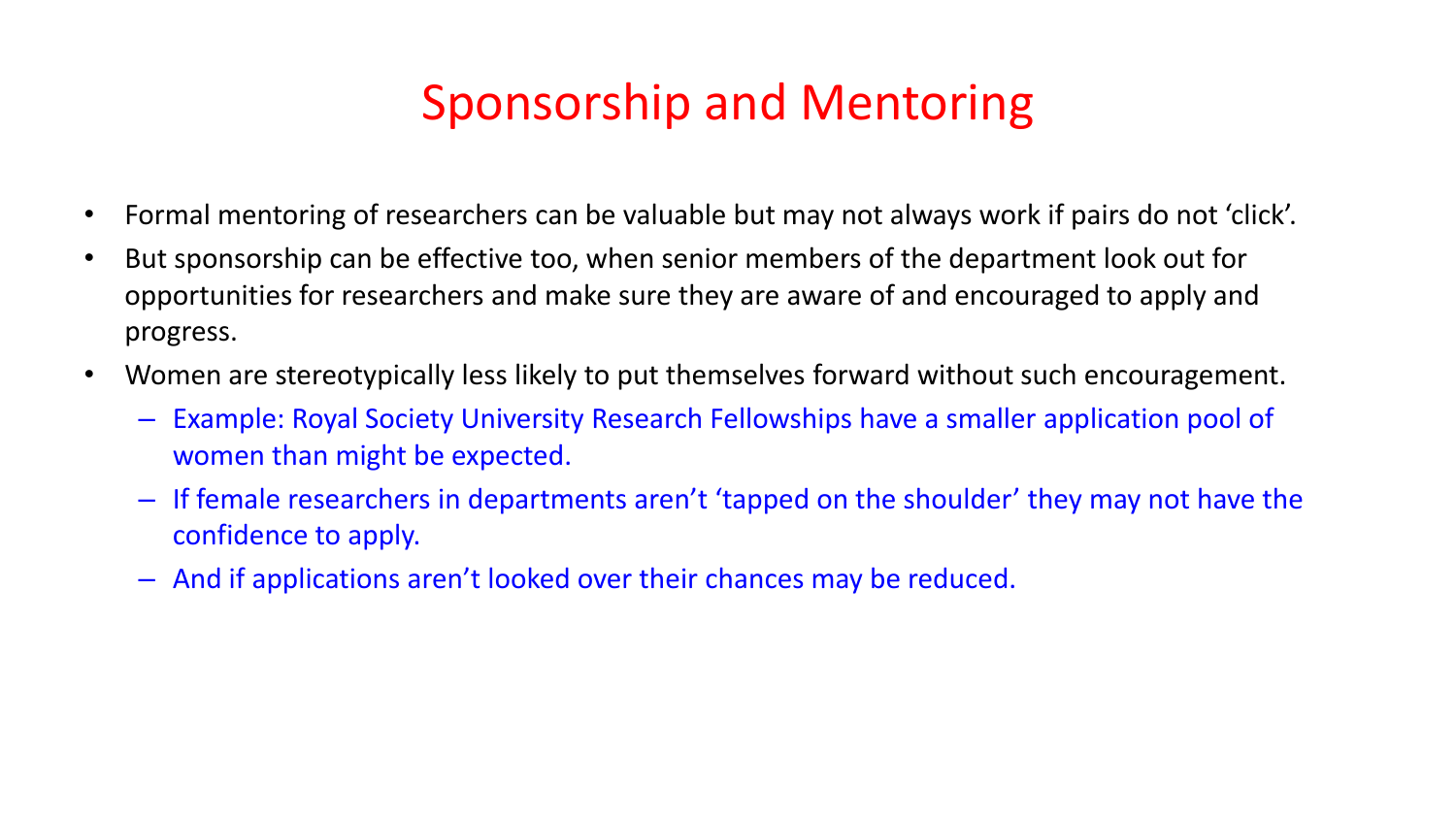## What Can Departments Do? **Inclusivity**

- Induction
	- Is this routinely provided for all new departmental employees?
	- What written information is provided?
	- Do people know where to turn to if problems arise?
	- Does everyone get given a job description?
- Timing of seminars and meetings
	- Are these family friendly?
	- Does the whole department ever get together?
- Liaison committees eg for graduate students and postdocs
	- Do the junior members feel they have a voice?
	- Are there events held especially for these cohorts?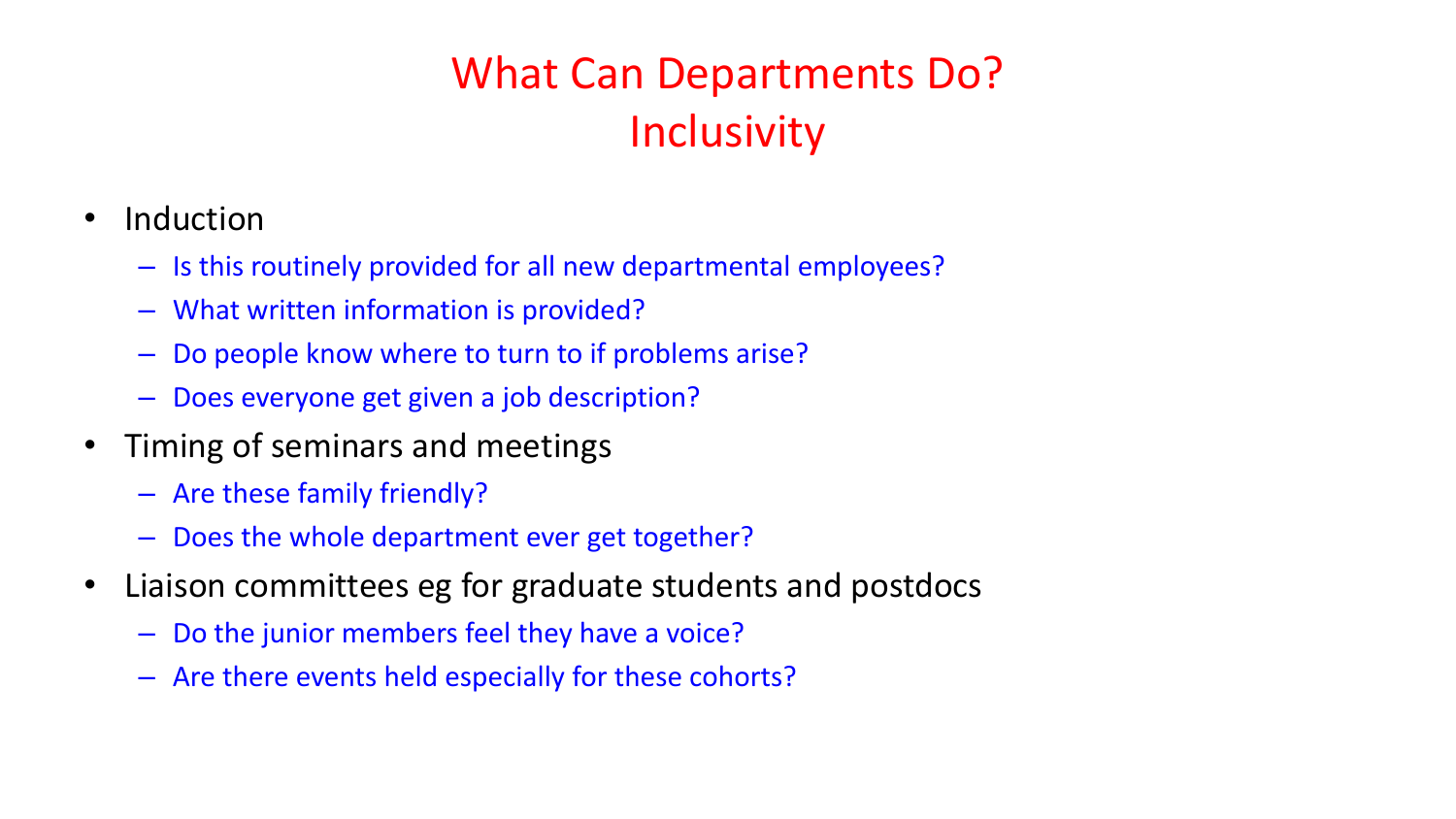# What Can Departments Do? Support

- Appraisal/Staff Review
	- Does everyone get this automatically and how often?
	- ASSET 2010 survey showed established academics more likely to be appraised than contract staff, but the latter are likely to be the ones to benefit most.
- Advice regarding progression
	- Do people get advice/encouragement as to when to apply or do they have to ask?
- Formal mentoring
	- Is there a formal system?
- Social events
	- Is support provided for isolated women to be able to get together and share experiences?
- Speakers
	- Having diverse speakers come into the department offer diverse role models; even better if they are available for informal discussions.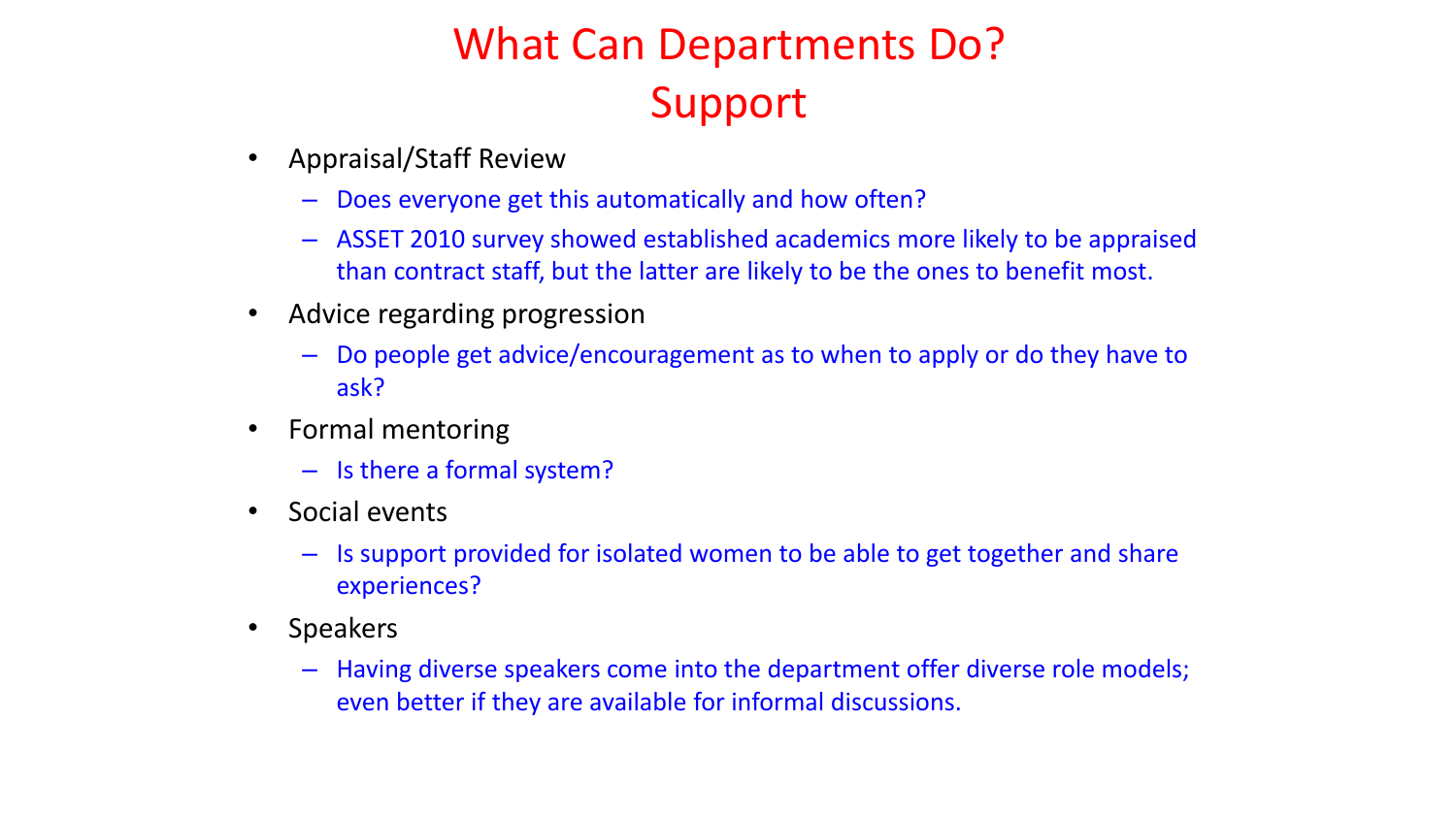# What Can Departments Do? Communication

- Is there a newsletter?
	- Are successes celebrated?
	- If so, is this true of everyone or just a few senior and possibly male professors?
	- Do people know about comings and goings or special events?
- Does the management make sure that people know in advance of significant changes?
	- Does everyone know, or again is there a sense that there is an 'ingroup' who get told and the rest who don't?
	- Do people have opportunities to have input?
- What happens when things go wrong?
	- Are there clear and well known procedures if individuals feel they are being bullied, not being line managed properly or otherwise things are going wrong?